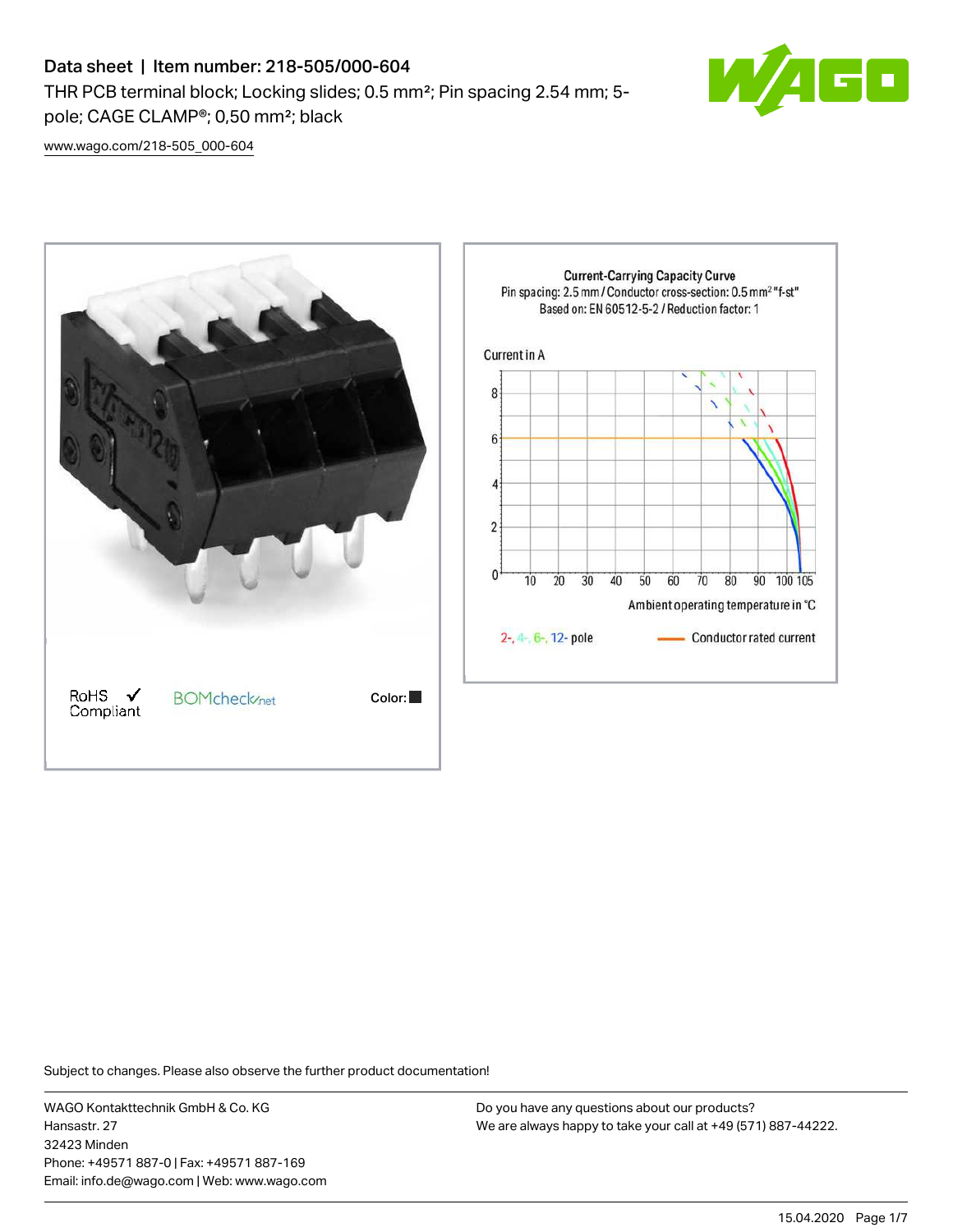



## Item description

- $\blacksquare$ Terminal strips are just 8.1 mm tall and feature an innovative, locking slide-actuated CAGE CLAMP®
- $\blacksquare$ Several clamping units can be held open simultaneously
- $\blacksquare$ Easily terminate stranded conductors in

#### tight spaces (e.g., bus connectors)

THR soldering provides integration into SMT assembly and soldering processes

## Data Electrical data

#### Ratings per IEC/EN 60664-1

| Ratings per                     | IEC/EN 60664-1 |
|---------------------------------|----------------|
| Rated voltage (III / 3)         | 32 V           |
| Rated impulse voltage (III / 3) | $2.5$ kV       |

Subject to changes. Please also observe the further product documentation!

| WAGO Kontakttechnik GmbH & Co. KG           | Do you have any questions about our products?                 |
|---------------------------------------------|---------------------------------------------------------------|
| Hansastr, 27                                | We are always happy to take your call at +49 (571) 887-44222. |
| 32423 Minden                                |                                                               |
| Phone: +49571 887-0   Fax: +49571 887-169   |                                                               |
| Email: info.de@wago.com   Web: www.wago.com |                                                               |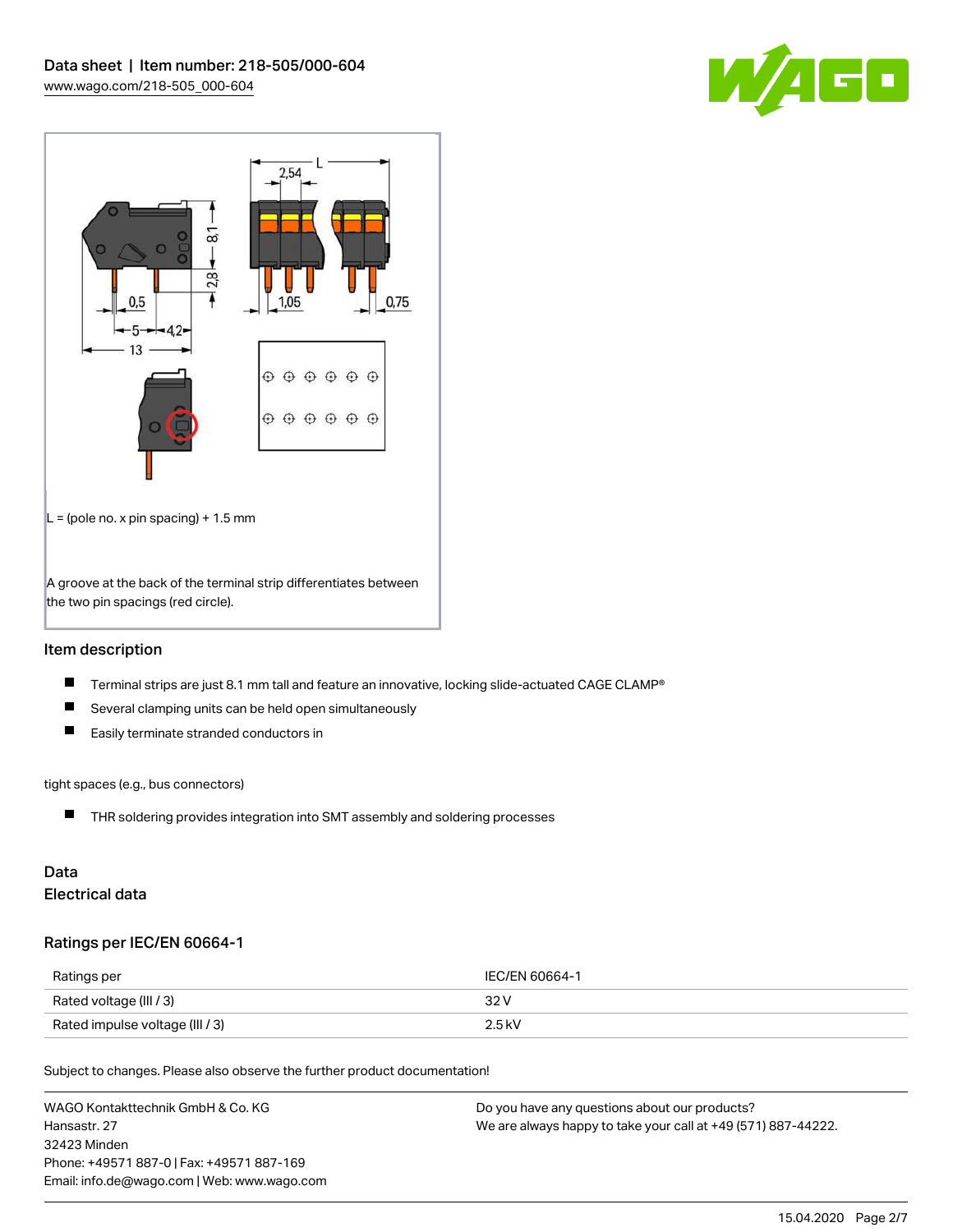# Data sheet | Item number: 218-505/000-604

[www.wago.com/218-505\\_000-604](http://www.wago.com/218-505_000-604)



| Rated voltage (III / 2)         | 160 V                                                                |
|---------------------------------|----------------------------------------------------------------------|
| Rated impulse voltage (III / 2) | $2.5$ kV                                                             |
| Rated voltage (II / 2)          | 320 V                                                                |
| Rated impulse voltage (II / 2)  | $2.5$ kV                                                             |
| Rated current                   | 6 A                                                                  |
| Legend (ratings)                | (III / 2) $\triangleq$ Overvoltage category III / Pollution degree 2 |

## Approvals per UL 1059

| Approvals per<br><b>UL 1059</b> |  |
|---------------------------------|--|
|---------------------------------|--|

## Connection data

| Connection technology                                       | CAGE CLAMP                                                                                                                                                                          |
|-------------------------------------------------------------|-------------------------------------------------------------------------------------------------------------------------------------------------------------------------------------|
| Actuation type                                              | Slider                                                                                                                                                                              |
| Solid conductor                                             | $0.080.5$ mm <sup>2</sup> / 28  20 AWG                                                                                                                                              |
| Fine-stranded conductor                                     | $0.080.5$ mm <sup>2</sup> / 28  20 AWG                                                                                                                                              |
| Fine-stranded conductor with ferrule with plastic collar    | $0.25 \text{ mm}^2$                                                                                                                                                                 |
| Fine-stranded conductor with ferrule without plastic collar | $0.25$ mm <sup>2</sup>                                                                                                                                                              |
| Strip length                                                | $56$ mm / 0.2  0.24 inch                                                                                                                                                            |
| Conductor entry angle to the PCB                            | $40^{\circ}$                                                                                                                                                                        |
| No. of poles                                                | 5                                                                                                                                                                                   |
| Total number of connection points                           | 5                                                                                                                                                                                   |
| Total number of potentials                                  | 5                                                                                                                                                                                   |
| Number of connection types                                  |                                                                                                                                                                                     |
| Number of levels                                            | 1                                                                                                                                                                                   |
| Note (conductor cross-section)                              | Terminating 0.75 mm <sup>2</sup> /18 AWG conductors is possible; however<br>insulation diameter allows only every other clamping unit to be<br>terminated with this conductor size. |

## Geometrical Data

| Pin spacing                        | 2,54 mm / 0.1 inch   |
|------------------------------------|----------------------|
| Width                              | 14,2 mm / 0.559 inch |
| Height                             | 10,9 mm / 0.429 inch |
| Height from the surface            | 8,1 mm / 0.319 inch  |
| Depth                              | 13 mm / 0.512 inch   |
| Solder pin length                  | $2.8 \,\mathrm{mm}$  |
| Solder pin dimensions              | $0.5 \times 0.75$ mm |
| Plated through-hole diameter (THR) | 1 1 $(0.1)$ mm       |

Subject to changes. Please also observe the further product documentation!

WAGO Kontakttechnik GmbH & Co. KG Hansastr. 27 32423 Minden Phone: +49571 887-0 | Fax: +49571 887-169 Email: info.de@wago.com | Web: www.wago.com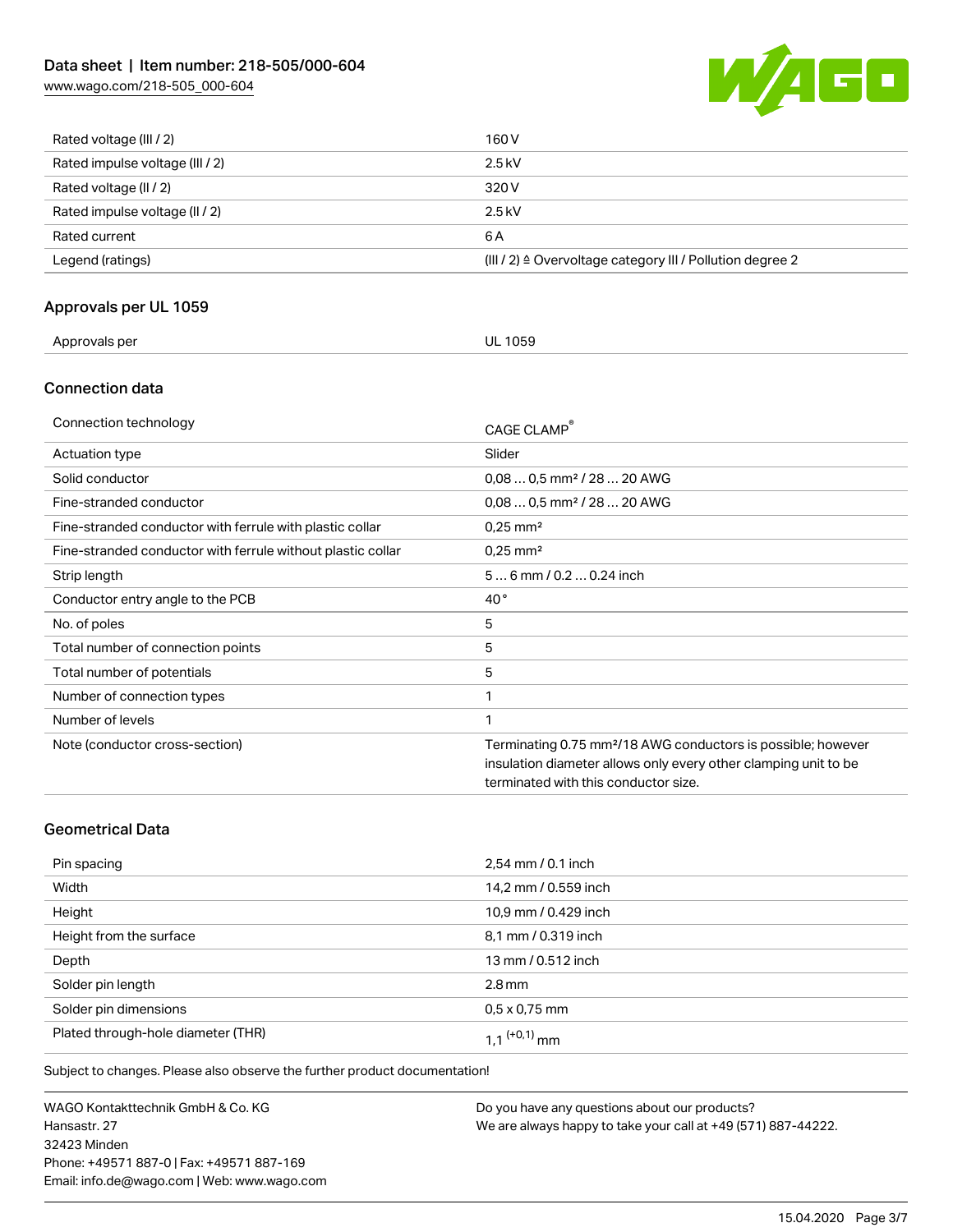

## PCB contact

| PCB contact                         | THR                                      |
|-------------------------------------|------------------------------------------|
| Solder pin arrangement              | over the entire terminal strip (in-line) |
| Number of solder pins per potential |                                          |

#### Material Data

| Color                       | black                                 |
|-----------------------------|---------------------------------------|
| Material group              | III a                                 |
| Insulating material         | Polyamide 46 (PA 46)                  |
| Flammability class per UL94 | V <sub>2</sub>                        |
| Clamping spring material    | Chrome nickel spring steel (CrNi)     |
| Contact material            | Electrolytic copper $(E_{\text{Cl}})$ |
| Contact plating             | tin-plated                            |
| Fire load                   | $0.023$ MJ                            |
| Weight                      | 1.7 <sub>g</sub>                      |

#### Environmental Requirements

| Limit temperature range | $-60+115$ °C |  |
|-------------------------|--------------|--|
|-------------------------|--------------|--|

#### Commercial data

| Product Group      | 4 (Printed Circuit) |
|--------------------|---------------------|
| Packaging type     | <b>BOX</b>          |
| Country of origin  | PL                  |
| <b>GTIN</b>        | 4045454471934       |
| Customs Tariff No. | 85369010000         |

#### Approvals / Certificates

#### Country specific Approvals

| Logo | Approval                        | <b>Additional Approval Text</b> | Certificate<br>name |
|------|---------------------------------|---------------------------------|---------------------|
| æ    | CSA<br>DEKRA Certification B.V. | C <sub>22.2</sub> No. 158       | 1565656             |

Subject to changes. Please also observe the further product documentation!

WAGO Kontakttechnik GmbH & Co. KG Hansastr. 27 32423 Minden Phone: +49571 887-0 | Fax: +49571 887-169 Email: info.de@wago.com | Web: www.wago.com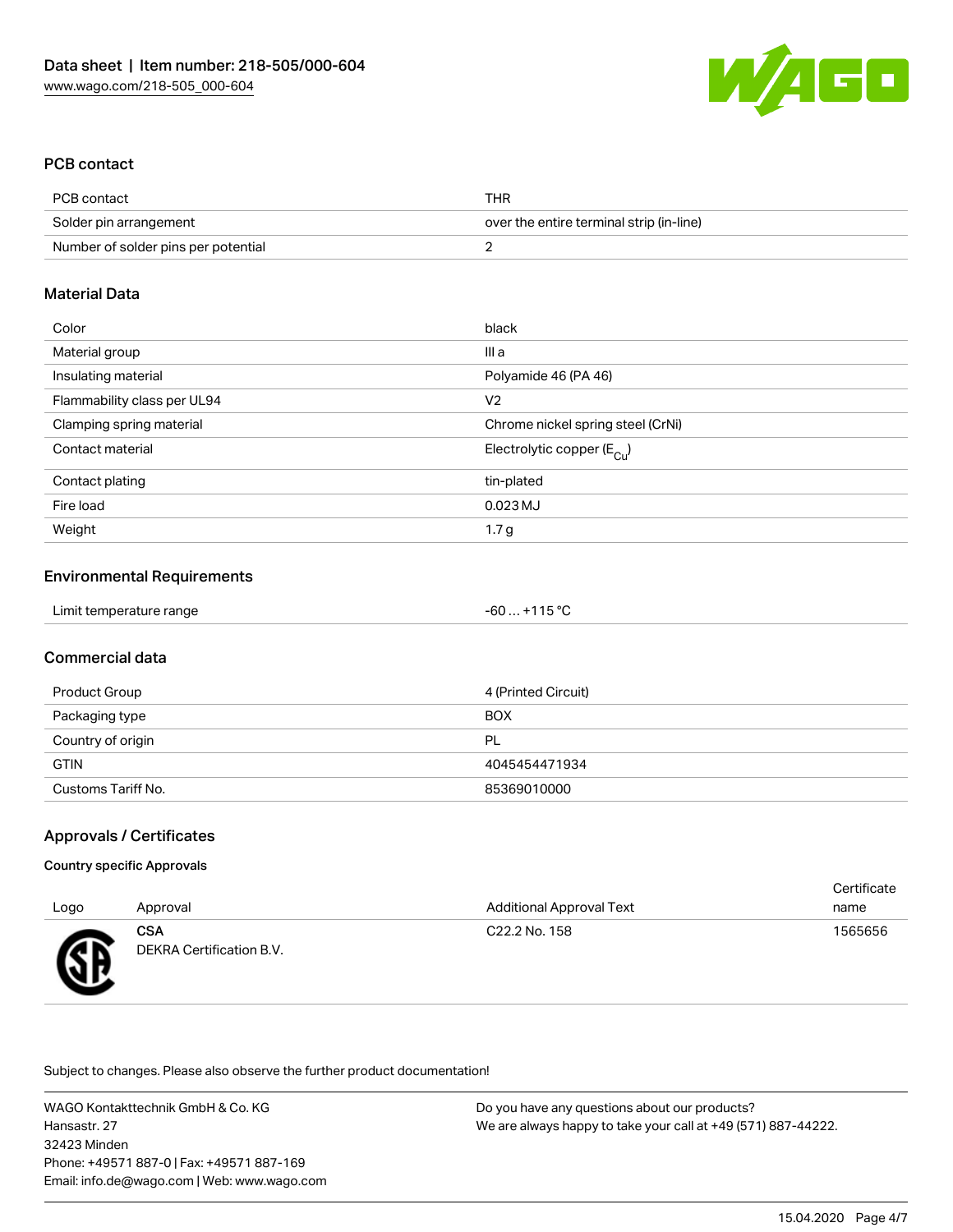#### Counterpart

#### Compatible products

| Marking accessories |                                                                                                                                                                                                 |                                  |
|---------------------|-------------------------------------------------------------------------------------------------------------------------------------------------------------------------------------------------|----------------------------------|
|                     | Item no.: 210-331/254-202<br>Marking strips; as a DIN A4 sheet; MARKED; 1-16 (400x); Height of marker strip: 2.3 mm/0.091 in; Strip<br>length 182 mm; Horizontal marking; Self-adhesive; white  | www.wago.com/210-331<br>/254-202 |
|                     | Item no.: 210-331/254-204<br>Marking strips; as a DIN A4 sheet; MARKED; 17-32 (400x); Height of marker strip: 2.3 mm/0.091 in; Strip<br>length 182 mm; Horizontal marking; Self-adhesive; white | www.wago.com/210-331<br>/254-204 |
|                     | Item no.: 210-331/254-206<br>Marking strips; as a DIN A4 sheet; MARKED; 33-48 (400x); Height of marker strip: 2.3 mm/0.091 in; Strip<br>length 182 mm; Horizontal marking; Self-adhesive; white | www.wago.com/210-331<br>/254-206 |
|                     | Item no.: 210-331/254-207<br>Marking strips; as a DIN A4 sheet; MARKED; 1-48 (100x); Height of marker strip: 2.3 mm/0.091 in; Strip<br>length 182 mm; Horizontal marking; Self-adhesive; white  | www.wago.com/210-331<br>/254-207 |
| check               |                                                                                                                                                                                                 |                                  |
|                     | Item no.: 735-500<br>Test pin; 1 mm Ø; with solder connection for test wire                                                                                                                     | www.wago.com/735-500             |
| tools               |                                                                                                                                                                                                 |                                  |
|                     | Item no.: 210-648<br>Operating tool; Blade: 2.5 x 0.4 mm; with a partially insulated shaft; angled; short                                                                                       | www.wago.com/210-648             |
|                     | Item no.: 210-719<br>Operating tool; Blade: 2.5 x 0.4 mm; with a partially insulated shaft                                                                                                      | www.wago.com/210-719             |
| ferrule             |                                                                                                                                                                                                 |                                  |
|                     | Item no.: 216-131<br>Ferrule; Sleeve for 0.25 mm <sup>2</sup> / AWG 24; uninsulated; electro-tin plated                                                                                         | www.wago.com/216-131             |
|                     | Item no.: 216-151<br>Ferrule; Sleeve for 0.25 mm <sup>2</sup> / AWG 24; uninsulated; electro-tin plated                                                                                         | www.wago.com/216-151             |
|                     | Item no.: 216-301<br>Ferrule; Sleeve for 0.25 mm <sup>2</sup> / AWG 24; insulated; electro-tin plated; yellow                                                                                   | www.wago.com/216-301             |
|                     | Item no.: 216-321<br>Ferrule; Sleeve for 0.25 mm <sup>2</sup> / AWG 24; insulated; electro-tin plated; yellow                                                                                   | www.wago.com/216-321             |

.<br>Subject to changes. Please also observe the further product documentation!

WAGO Kontakttechnik GmbH & Co. KG Hansastr. 27 32423 Minden Phone: +49571 887-0 | Fax: +49571 887-169 Email: info.de@wago.com | Web: www.wago.com

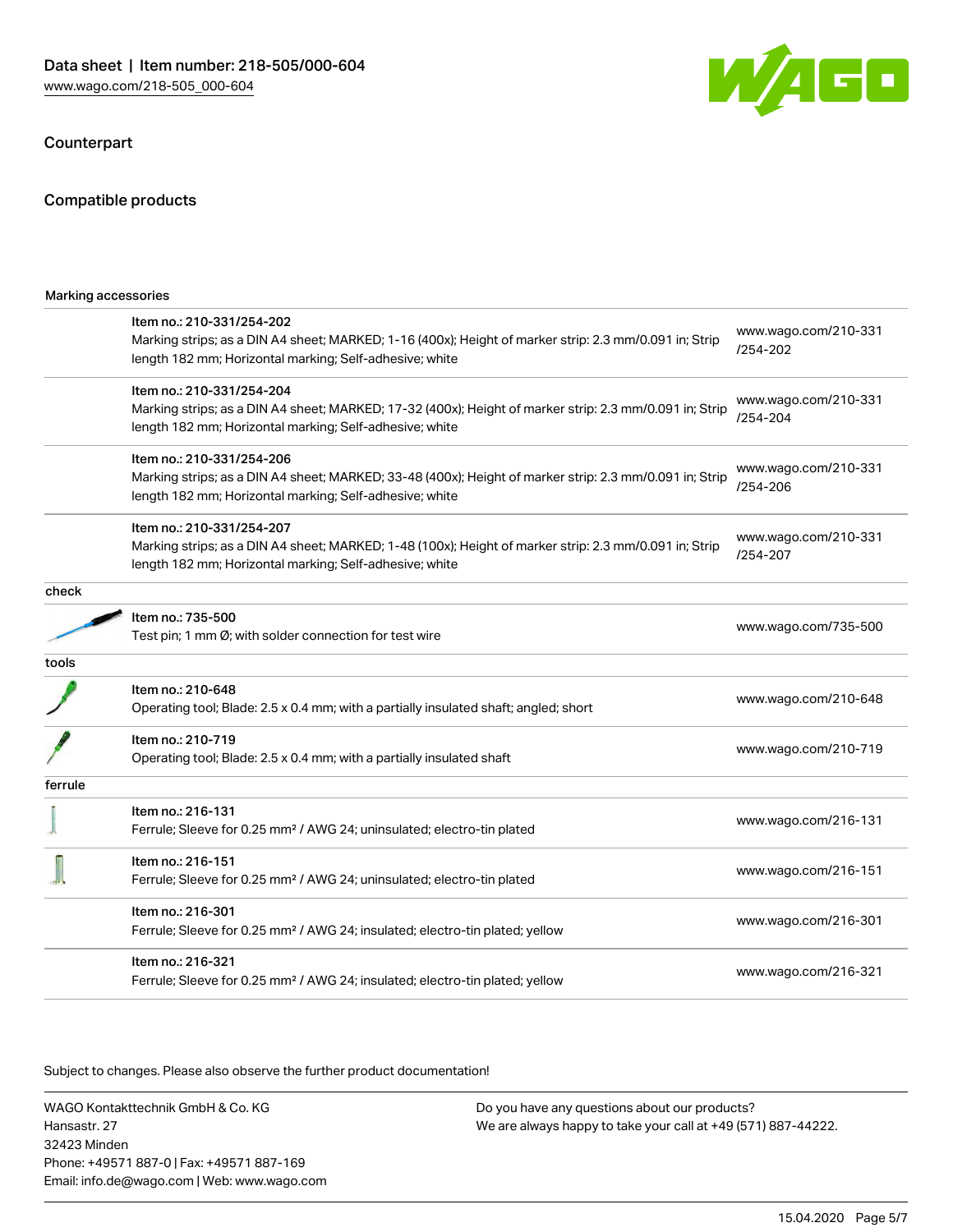

## **Downloads** Documentation

| <b>Additional Information</b><br>Technical explanations                                                                                                                | Apr 3, 2019 | pdf<br>3.6 MB | Download |
|------------------------------------------------------------------------------------------------------------------------------------------------------------------------|-------------|---------------|----------|
|                                                                                                                                                                        |             |               |          |
| CAD/CAE-Data                                                                                                                                                           |             |               |          |
| CAD data                                                                                                                                                               |             |               |          |
| 2D/3D Models 218-505/000-604                                                                                                                                           |             | <b>URL</b>    | Download |
| CAE data                                                                                                                                                               |             |               |          |
| EPLAN Data Portal 218-505/000-604                                                                                                                                      |             | <b>URL</b>    | Download |
| <b>PCB Design</b>                                                                                                                                                      |             |               |          |
| Symbol and Footprint 218-505/000-604                                                                                                                                   |             | URL           | Download |
| CAx data for your PCB design, consisting of "schematic symbols and PCB footprints",<br>allow easy integration of the WAGO component into your development environment. |             |               |          |
| Supported formats:                                                                                                                                                     |             |               |          |
| ш<br>Accel EDA 14 & 15                                                                                                                                                 |             |               |          |
| Ш<br>Altium 6 to current version                                                                                                                                       |             |               |          |
| $\overline{\phantom{a}}$<br>Cadence Allegro                                                                                                                            |             |               |          |
| $\overline{\phantom{a}}$<br>DesignSpark                                                                                                                                |             |               |          |
| Ш<br>Eagle Libraries                                                                                                                                                   |             |               |          |
| ш<br>KiCad                                                                                                                                                             |             |               |          |
| L<br>Mentor Graphics BoardStation                                                                                                                                      |             |               |          |
| L<br>Mentor Graphics Design Architect                                                                                                                                  |             |               |          |
| Mentor Graphics Design Expedition 99 and 2000                                                                                                                          |             |               |          |
| L<br>OrCAD 9.X PCB and Capture                                                                                                                                         |             |               |          |
| PADS PowerPCB 3, 3.5, 4.X, and 5.X                                                                                                                                     |             |               |          |
| п<br>PADS PowerPCB and PowerLogic 3.0                                                                                                                                  |             |               |          |
| PCAD 2000, 2001, 2002, 2004, and 2006<br>ш                                                                                                                             |             |               |          |
| $\overline{\phantom{a}}$<br>Pulsonix 8.5 or newer                                                                                                                      |             |               |          |
| ш<br><b>STL</b>                                                                                                                                                        |             |               |          |
| H<br>3D STEP                                                                                                                                                           |             |               |          |
| п<br><b>TARGET 3001!</b>                                                                                                                                               |             |               |          |

Subject to changes. Please also observe the further product documentation!

WAGO Kontakttechnik GmbH & Co. KG Hansastr. 27 32423 Minden Phone: +49571 887-0 | Fax: +49571 887-169 Email: info.de@wago.com | Web: www.wago.com